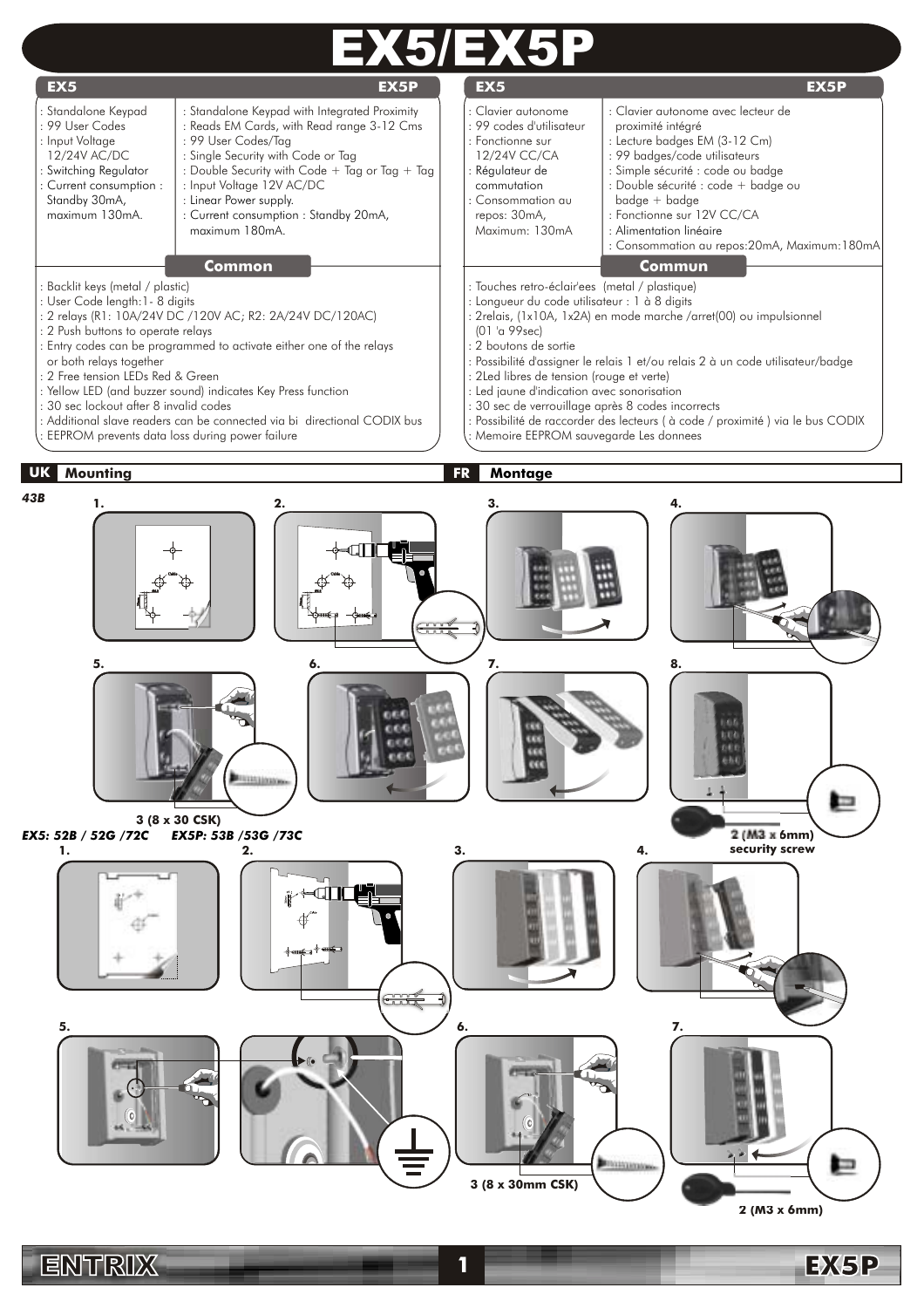

ENTRIX **2**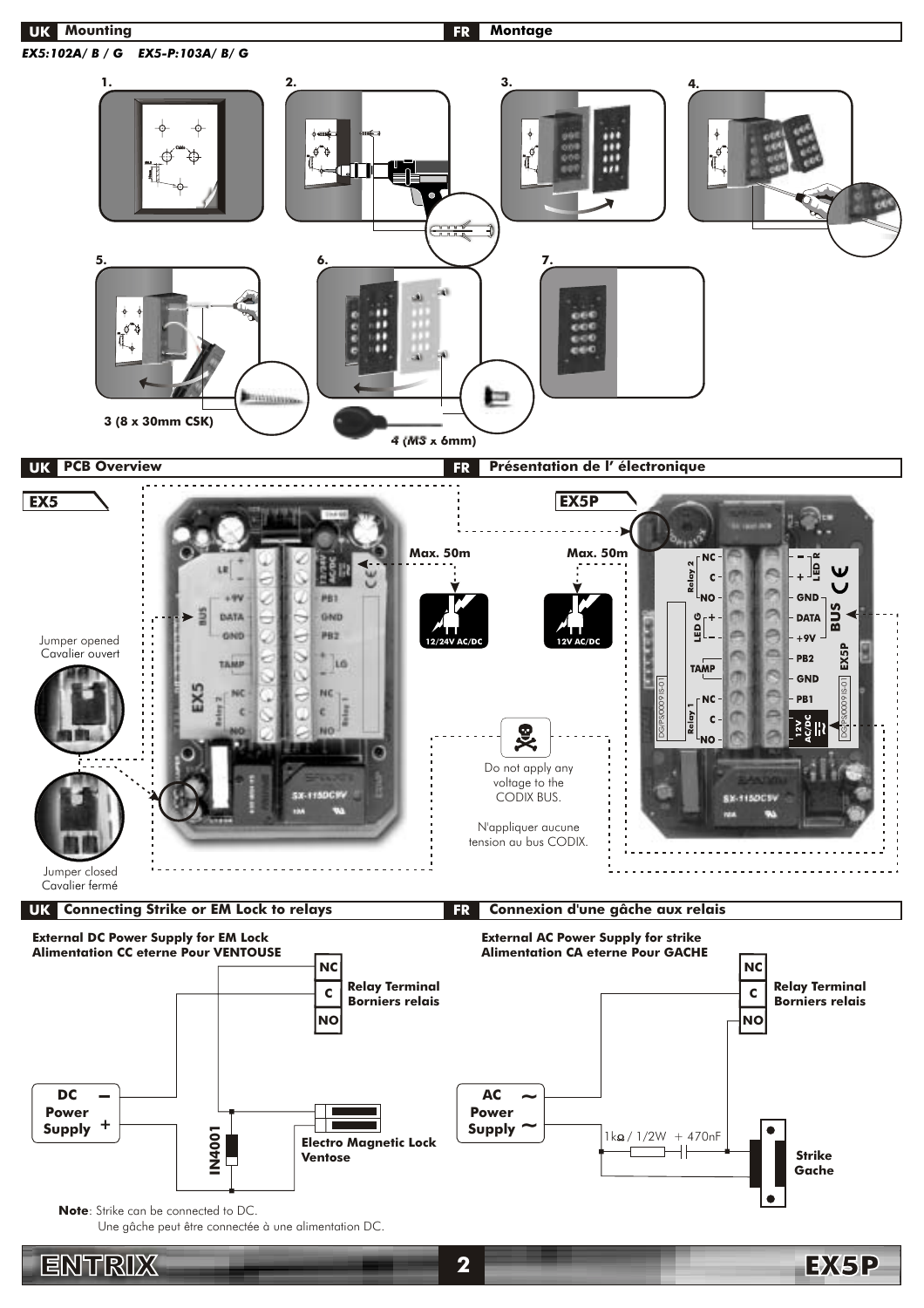### **Connexion des Leds libres de tension FR**



# **UK Connecting LEDs for relay status FR Connexion des Leds pour indiquer l'état du relais**



Bouton sortie 2 actionne le relais 2

Bouton sortie 2 actionne le relais 1

EX5P

ENTRIX **3**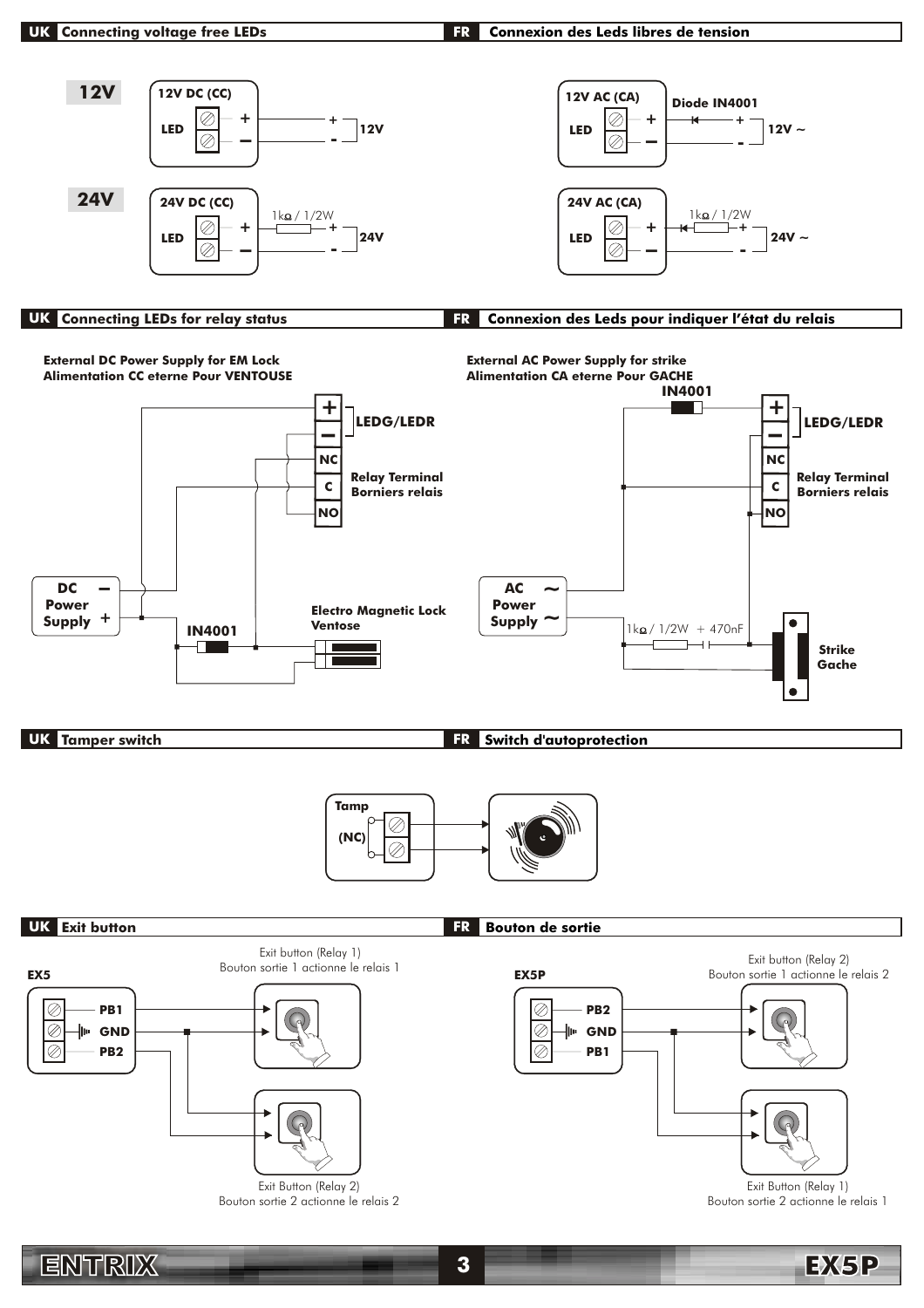#### **UK Connecting CODIX peripherals CODIX CODIX CODIX CODIX CODIX CODIX CODIX CODIX CODIX CODIX CODIX CODIX CODIX CODIX CODIX CODIX CODIX CODIX CODIX CODIX CODIX CODIX CODIX C FR**



Ex:  $000 + 2578 + A + B$ Ex (nouveau code maître 2578) :  $000 + 2578 + A + B$ 

ENTRIX **4**

EX5P

\_្ទៃខ្ញុំ <mark>‼</mark>{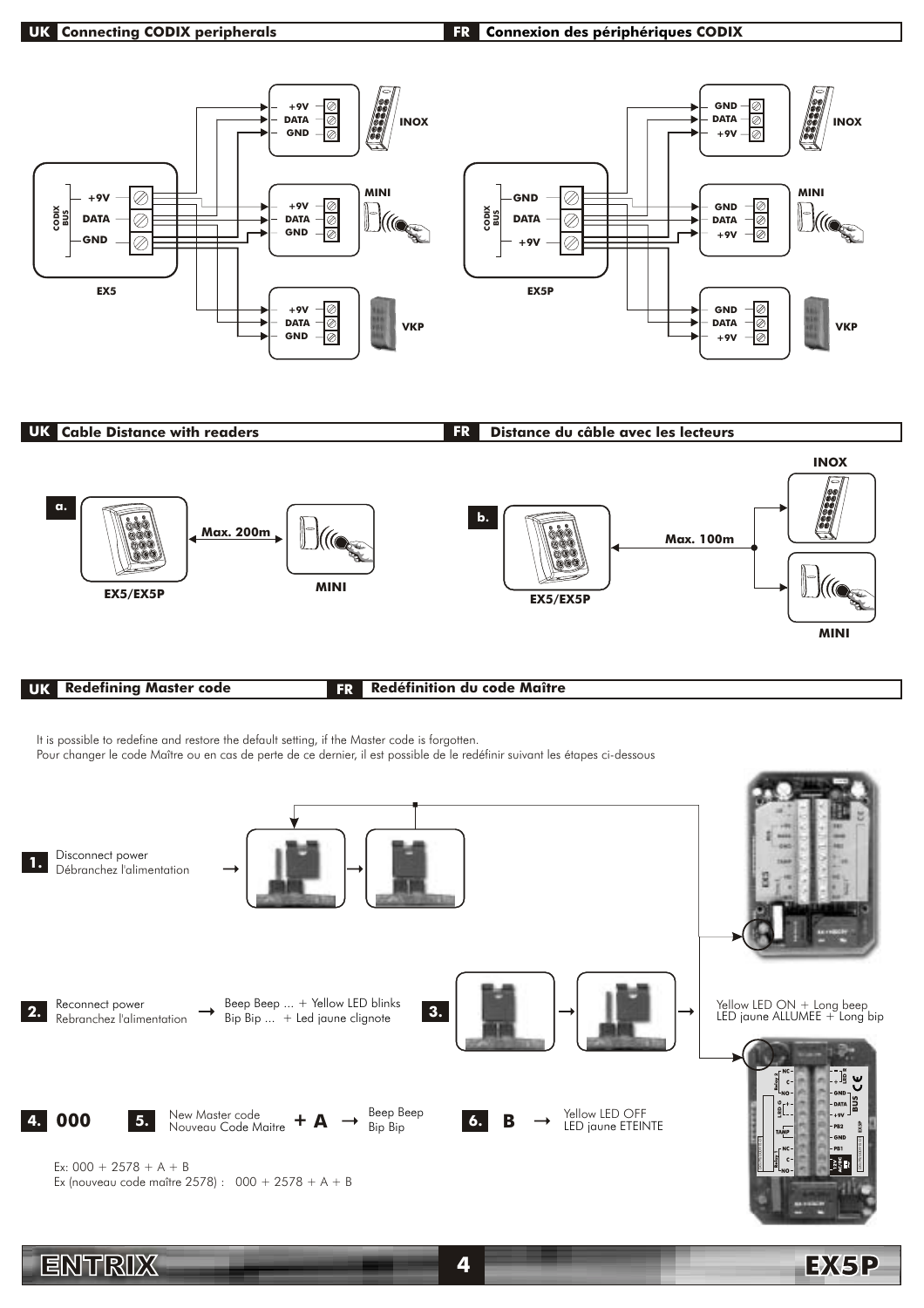# **UK PROGRAMMING FLOW CHART**



| Memory Position<br>(01 - 99) | User codes are stored at Memory location (01 to 99).<br>Master Code is stored at Memory location (00) which is reserved. |
|------------------------------|--------------------------------------------------------------------------------------------------------------------------|
|                              | User Code Memory locations are assigned to activate Relay 1 & Relay 2.                                                   |

| Redefine Master code<br>( )r<br>Change Master code<br>()r<br>Master code lost | Switch "OFF" Power Supply.                          |
|-------------------------------------------------------------------------------|-----------------------------------------------------|
|                                                                               | Put Jumper in closed position.                      |
|                                                                               | Switch ON Power Supply.                             |
|                                                                               | Beep Beep + Yellow LED "ON".                        |
|                                                                               | Put the Jumper in Open position.                    |
|                                                                               | Yellow LED "ON" + Long Beep.                        |
|                                                                               | For Default Master Code Press $000 + 000 + A + B$   |
|                                                                               | For another Master Code Press $000 + 12345 + A + B$ |
|                                                                               | New Master code set to 12345                        |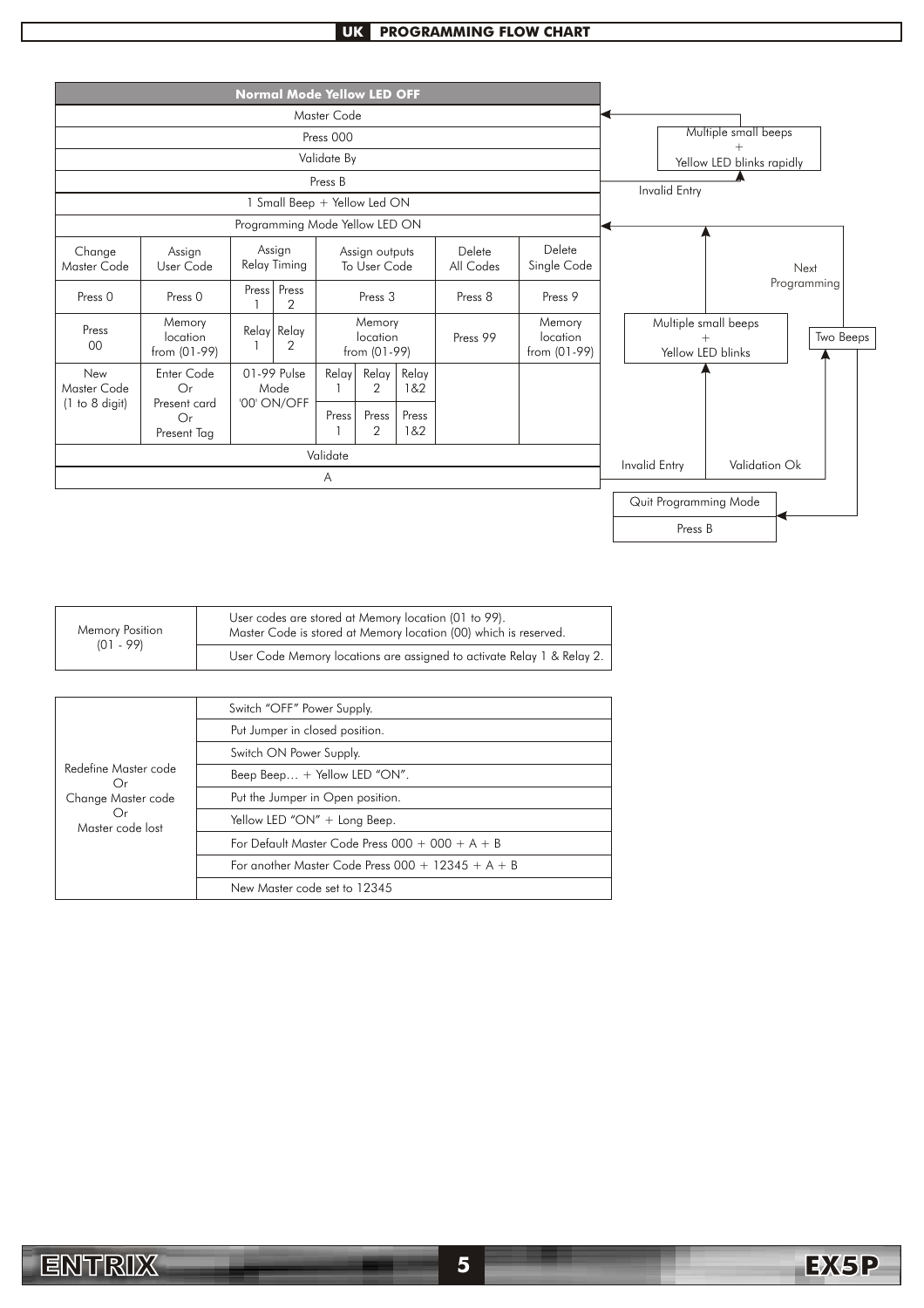## **FR SCHEMA DE PROGRAMMATION**



| Redefinition /<br>Modification<br>/ ou perte du code maître | Couper l'allimentation                                 |
|-------------------------------------------------------------|--------------------------------------------------------|
|                                                             | Positionnez le cavalier en position fermé              |
|                                                             | Connectez l'alimentation                               |
|                                                             | Deux bips + led jaune allumée                          |
|                                                             | Positionnez le cavalier en position ouverte            |
|                                                             | Led jaune allumée+long bip                             |
|                                                             | Composez le code maître par defaut $000 + 000 + a + b$ |
|                                                             | Composez un autre code maître $000 + 12345 + a + b$    |
|                                                             | Nouveau code programmé est 12345                       |

| <b>UK</b> Programming the Keypad | <b>Programmation du clavier</b> |  |
|----------------------------------|---------------------------------|--|
|                                  |                                 |  |
| <b>UK</b> 1.1 Important Note     | 1.1 Remarque<br><b>FR</b>       |  |

- User Code (1 to 8 digits) are stored in memory locations from 01- 99
- Any user code memory location can activate Relay 1 and / or Relay 2.
- Examples below use the default Master Code '000'
- For security reasons it is recommended to change the default Master Code as in the following example;

### *000 + B + 000 + 5894 + A + B.*

- In case Master Code is lost or forgotten, refer Redefine the Master Code section.
- If User wants to replace his code (say, 123) with a Tag, it can be programmed as shown in the example below:
	- *EX5* : *By presenting a tag in front of the proximity reader wired to the Codix terminal block of the EX5.*
	- *EX5P*: *By presenting a tag in front of the EX5P keypad or of a proximity reader wired to the Codix terminal block of the EX5P*
- Une position mémoire ( de 01 à 99 ) est l'endroit de la mémoire ou l'on va mémoriser le code utilisateur ( de 1 à 8 digits )
- Une position mémoire peut actionner le relais 1 et/ou le relais 2
- Les exemples ci-dessous utilisent le code maître par défaut '000
- Pour des raisons de sécurité il est conseillé de changer ce code (ex : *5894*) *000 + B + 000 + 5894 + A + B*
- En cas de perte du code maître : voir Redéfinition du code maître - Les exemples ci-dessous utilisent le code utilisateur *123* mais on pourrait
- maginer de remplacer ce dernier par un badge.
	- *EX5 : En présentant un badge en face du lecteur de proximité raccordé aux bornes CODIX de l'EX5.*
	- *EX5P: En présentant le badge devant les touches du clavier ou en raccordant un lecteur de proximité au bus CODIX de l'EX5P.*

EX5P

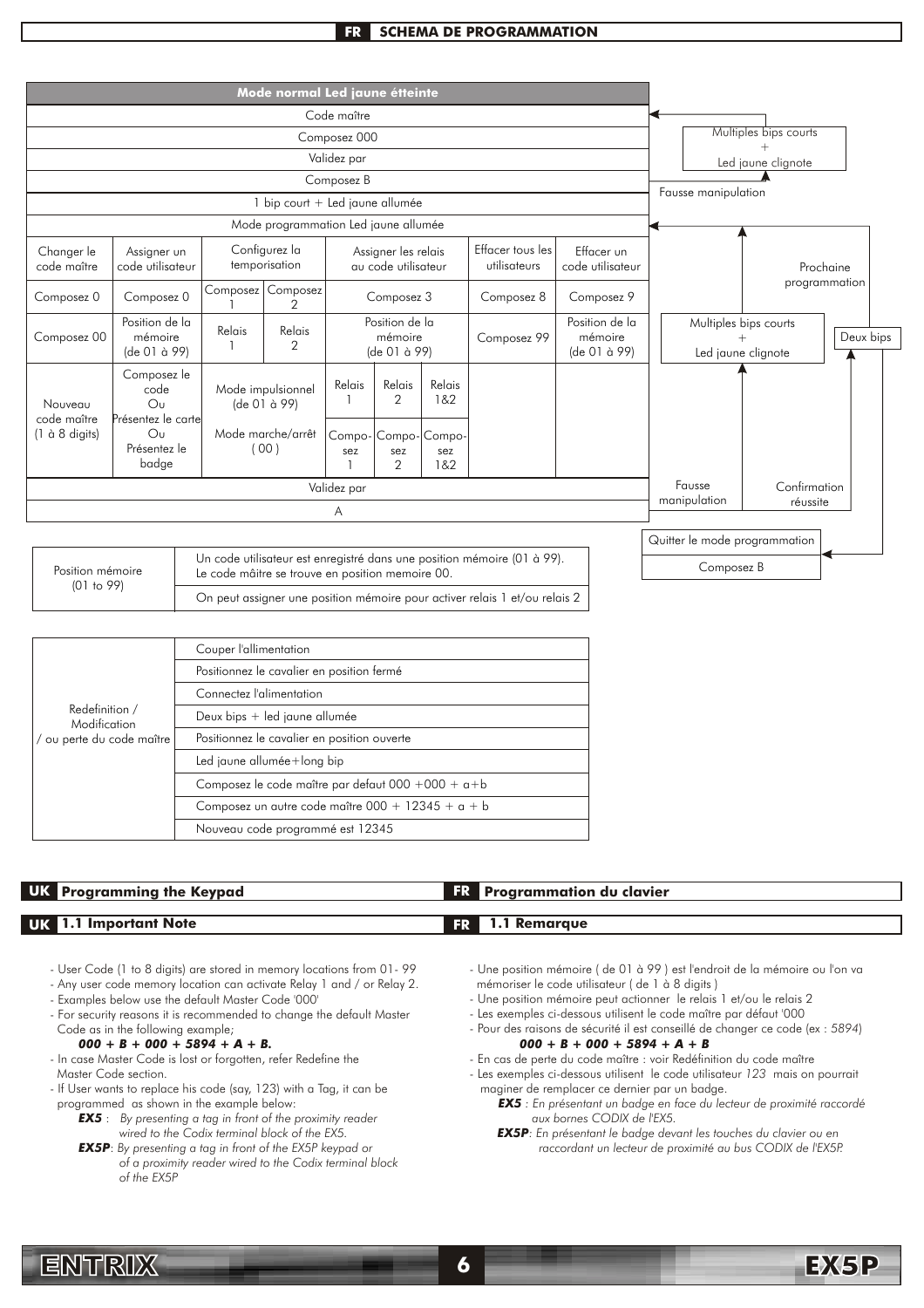| <b>UK</b> 1.2 Programming                                                                                                                                                                                                                                                                                                       | 1.2 Aide programmation<br>FR.                                                                                                                                                                                                                                                                                                                   |
|---------------------------------------------------------------------------------------------------------------------------------------------------------------------------------------------------------------------------------------------------------------------------------------------------------------------------------|-------------------------------------------------------------------------------------------------------------------------------------------------------------------------------------------------------------------------------------------------------------------------------------------------------------------------------------------------|
|                                                                                                                                                                                                                                                                                                                                 |                                                                                                                                                                                                                                                                                                                                                 |
| 1.2.1 To assign a User code to a Memory position.                                                                                                                                                                                                                                                                               | 1.2.1 Assigner un code utilisateur à une position mémoire.                                                                                                                                                                                                                                                                                      |
| Ex: Code 123 to a Memory Position 05<br>$000 + B + 0 + 05 + 123 + A + B$                                                                                                                                                                                                                                                        | Ex: Code 123, position mémoire 05<br>$000 + b + 0 + 05 + 123 + A + B$                                                                                                                                                                                                                                                                           |
| 1.2.2 Assigning a memory position to a relay                                                                                                                                                                                                                                                                                    | 1.2.2 Assigner une position mémoire à un relais.                                                                                                                                                                                                                                                                                                |
| <b>Ex:</b> Memory location 05 to activate relay 1<br>$000 + B + 3 + 05 + 1 + A + B$<br><b>Ex:</b> Memory Location 05 to activate relay 2<br>$000 + B + 3 + 05 + 2 + A$<br><b>Ex</b> : Memory Location 05 to activate both relay 1 and relay 2<br>$000 + B + 3 + 05 + 1 + 2 + A + B$                                             | Ex: Position mémoire 05, relais 1<br>$000 + B + 3 + 05 + 1 + A + B$<br><b>Ex</b> : Position mémoire 05, relais 2<br>$000 + B + 3 + 05 + 2 + A + B$<br><b>Ex</b> : Position mémoire 05, relais 1 et relais 2<br>$000 + B + 3 + 05 + 1 + 2 + A + B$                                                                                               |
| Note: Examples 1.2.1 and 1.2.2 can be combined without leaving<br>programming mode, e.g. to assign a user code 123 at memory<br>location 05 and to activate relay 1, the combination can be<br>programmed as below.<br>$000 + B + 0 + 05 + 123 + A + 3 + 05 + 1 + A$ (for relay 1) + B                                          | Remarque: Le point 1 et 2 peuvent être combinés sans devoir sortir de<br>programmation (ex : assigner le code 123 à la position<br>mémoire 05, cette dernière actionne le relais 1)<br>$000 + B + 0 + 05 + 123 + A + 3 + 05 + 1 + A + B$                                                                                                        |
| 1.2.3 Programming for the Relay Status                                                                                                                                                                                                                                                                                          | 1.2.3 Programmer la temporisation du relais                                                                                                                                                                                                                                                                                                     |
| Relay 1: ON/OFF (Latch) Mode (00)<br>$000 + B + 1 + 00 + A + B$<br>Relay 2: Pulse Mode 05 Seconds<br>$000 + B + 2 + 05 + A + B$                                                                                                                                                                                                 | Relais 1: Mode marche/arrêt (00)<br>$000 + B + 1 + 00 + A + B$<br>Relais 2: Temporisation de 5 secondes (03)<br>$000 + B + 2 + 03 + A + B$                                                                                                                                                                                                      |
| 1.3 Using the code or tag<br>UK                                                                                                                                                                                                                                                                                                 | 1.3 Utilisation du code<br><b>FR</b>                                                                                                                                                                                                                                                                                                            |
| 1) Users can either<br>- Press the user code and validate by pressing $A (EX : 123 + A)$<br>- Present a Card Or Tag in front of a keyad(EX5P) or a Proximity<br>reader connected by the CODIX bus.                                                                                                                              | 1) Les utilisateurs devront soit :<br>- Introduire le code et valider par A (ex : 123 A)<br>- Présenter le badge devant les touches du clavier (EX5P) ou le lecteur de<br>proximité raccordé au bus CODIX                                                                                                                                       |
| 2.0 Double Security (EX5-P only)<br>UK                                                                                                                                                                                                                                                                                          | 2.0 Double sécurité (EX5P)<br><b>FR</b>                                                                                                                                                                                                                                                                                                         |
| EX5-P can be programmed as follows<br>- Code + (Tag Or Card)<br>- Code Or Tag) + (Code Or Tag)                                                                                                                                                                                                                                  | L'EX5P permet d'assigner à une position mémoire<br>- Un code + Badge<br>- Un Badge + Badge                                                                                                                                                                                                                                                      |
| <b>UK</b> 2.1 Programming                                                                                                                                                                                                                                                                                                       | 2.1 Aide programmation<br>FR I                                                                                                                                                                                                                                                                                                                  |
| 2.1.1 To assign Tag $1 + a$ User code in a memory location                                                                                                                                                                                                                                                                      | 2.1.1 Assigner un Badge(1) + code utilisateur à une<br>position mémoire.                                                                                                                                                                                                                                                                        |
| <b>Ex</b> : Tag + Code 123 in memory location 05<br>$000 + B + 0 + 05 +$ Present Tag 1 + 123 +A+B                                                                                                                                                                                                                               | <b>Ex</b> : Code 123, position mémoire 05<br>$000 + B + 0 + 05 + 123 +$ présenter le Badge(1) + A + B                                                                                                                                                                                                                                           |
| 2.1.2 To assign Tag $1 + Tag 2$ in memory location 05                                                                                                                                                                                                                                                                           | 2.1.2 Assigner un Badge(1) + Badge(2) à une position mémoire.                                                                                                                                                                                                                                                                                   |
| $000+B+0+05$ + Present Tag 1 + Present Tag 2 +A+B                                                                                                                                                                                                                                                                               | (position mémoire 05)                                                                                                                                                                                                                                                                                                                           |
|                                                                                                                                                                                                                                                                                                                                 | $000 + B + 0 + 05 +$ présenter le Badge(1) + présenter<br>le Badge $(2) + A + B$                                                                                                                                                                                                                                                                |
| UK 2.2 Using code and / or tags                                                                                                                                                                                                                                                                                                 | 2.2 Utilisation du code<br>FR.                                                                                                                                                                                                                                                                                                                  |
| $Code + Tag:$<br>- Code + Tag (Press a Code + Validate with $A$ + Present a Tag)<br>$123 + A +$ Present Tag<br>- Present a Tag + Press a Code + Validate with A<br>Present the Tag $+$ 123 +A<br>$Tag + Tag:$<br>- Tag 1 + Tag 2 (Present Tag 1 and then present Tag 2)<br>- Tag2 + Tag1 (Present Tag 2 and then present Tag 1) | Les utilisateurs devront soit:<br>- Code + Badge (introduire le code + Valider par A + Présenter le Badge)<br>123 + A + Presenter Badge(1) ou Présenter Badge(1) + 123 + A<br>- Code + Badge (introduire le code + Valider par A + Présenter le Badge)<br>Presenter Badge(1) + Presenter Badge(2) ou<br>Présenter Badge(2) + Presenter Badge(1) |

ENTRIX **7**

 *Tag2 + Tag 1*

EX5P